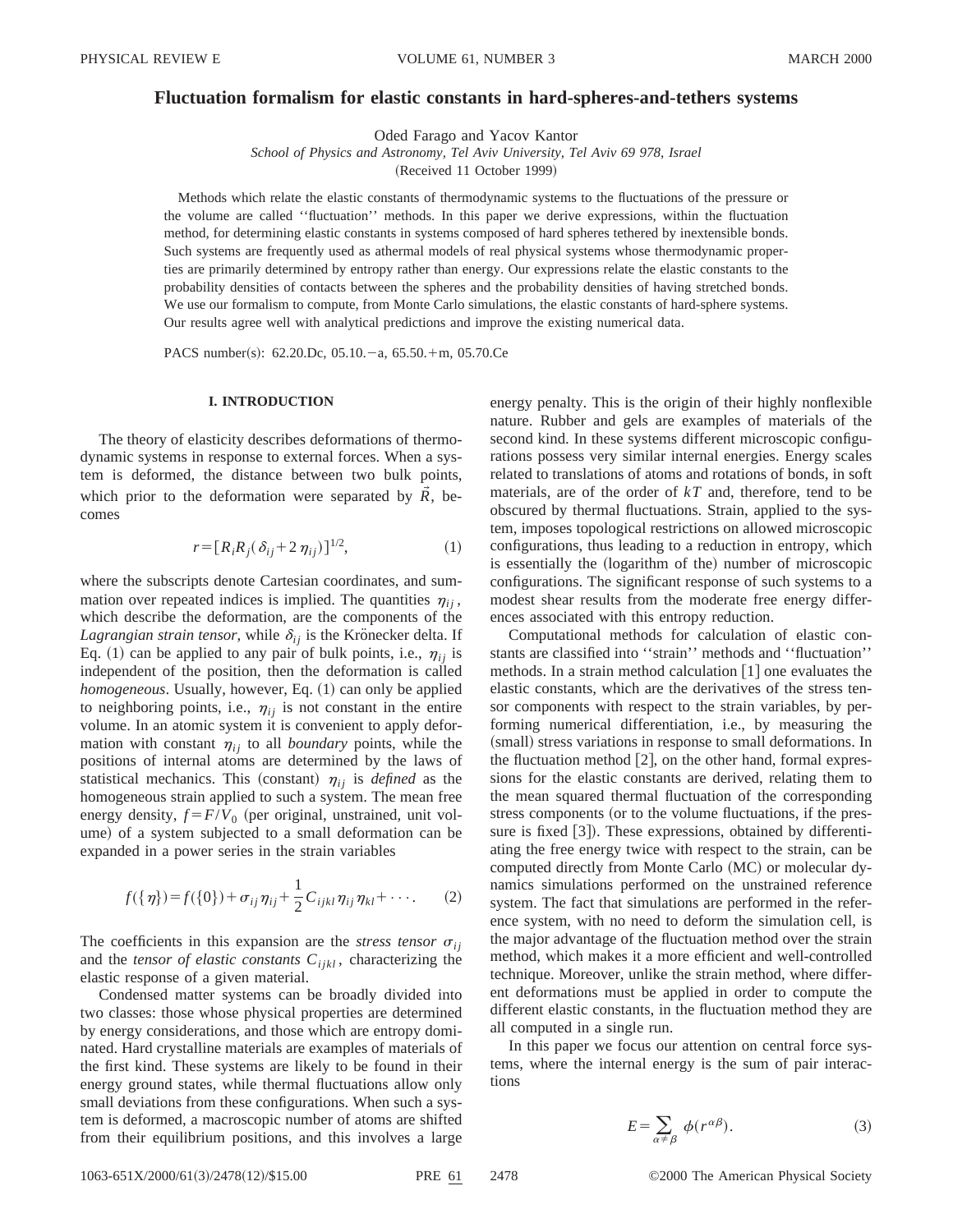$[r^{\alpha\beta}]$  is the distance between atoms  $\alpha$  and  $\beta$ . The interactions between various pairs of atoms do not have to be (and, in this work, will not be) identical. Thus, we should denote the pair potential as  $\phi_{\alpha\beta}(r^{\alpha\beta})$ . However, for brevity we will omit the subscripts of the potential and the indices of the argument  $r^{\alpha\beta}$  will serve as an indicator of the specific potential. For such systems, one can apply the fluctuation formalism provided the pair potential  $\phi(r)$  is twice differentiable. This requirement is due to the appearance of the second derivative of  $\phi(r)$  in the expressions for the elastic constants (which we shall present in Sec. II). Unfortunately, this requirement is not fulfilled in many models of entropy-dominated systems, such as hard sphere systems and tethered surfaces  $[4]$ . In this paper we extend the fluctuation formalism to apply to such models.

The paper is organized in the following way: In Sec. II we explain why models like hard spheres and tethered surfaces are frequently used to study entropy-dominated systems. We also introduce the fluctuation method, and discuss why in its standard form it cannot be used to study the elastic constants of such models. In Sec. III we repeat the mathematical derivation of the *general* fluctuation formalism. We discuss our strategy in obtaining the version of the method to the case of hard-spheres-and-tethers systems. The new formalism is presented in Sec. IV, where a short summary of the derivation of the method and the expressions for the stress and elastic constants are given, while a detailed mathematical derivation of the formalism is relegated to the Appendix. We find a relation between the components of the elastic tensor and the probability densities of contact between spheres and probability densities of having stretched bonds. In Sec. V we demonstrate the validity, efficiency, and accuracy of the method by using our formalism in MC simulations of hard sphere systems. We summarize and discuss the results in Sec. VI.

# **II. HARD POTENTIALS AND THE FLUCTUATION FORMALISM**

The specific details of interatomic interactions are quite unimportant in entropy-dominated systems, due to the minor influence of the internal energy on their thermodynamic properties. In real gases, for instance, the pair potential is frequently sharply repulsive at short distances and weakly attractive at longer separations. If the system is either very dilute or very dense, the attractive part of the potential is hardly felt. In polymer physics, the details of interaction between neighboring monomers often become irrelevant provided that the molecules are sufficiently long. Similar considerations apply to gels, in particular close to the gel point. One can therefore use various ways to model these interactions provided they capture the essential physical features such as excluded volume effects and chemical bonding. One possible method of description is a combination of the purely repulsive 6-12 Lennard-Jones potential, sharply increasing for  $r < a$  to represent the excluded volume; and an attractive potential, diverging at  $r=b$ , representing a bond [5]. An example of such a potential is depicted in Fig. 1. An alternative way is to use ''hard'' potentials which take only two values: zero or infinity. Excluded volume interactions can be described by the hard sphere potential



FIG. 1. Three different potentials used to describe the pair interaction between two bonded atoms. The solid line is the potential used in Ref. [5] by Kremer and Grest. The dashed line is the hardspheres-and-tether potential,  $\phi_1(r) + \phi_2(r)$  [Eqs. (4) and (5)]. The dot-dashed line is a smooth approximation to the ''hard'' potential (see the last paragraph in Sec. III). Both axes are in arbitrary units.

$$
\phi_1(r) = \begin{cases} \infty & \text{for } r < a \\ 0 & \text{for } r \ge a. \end{cases} \tag{4}
$$

Similarly, real chemical bonds can be replaced by inextensible ("tether") bonds

$$
\phi_2(r) = \begin{cases} 0 & \text{for } r \le b \\ \infty & \text{for } r > b, \end{cases} \tag{5}
$$

which limit the distance between the bonded atoms to *b*, but have zero energy at all permitted distances. The sum of "hard" potentials (4) and (5), i.e.,  $\phi_1(r) + \phi_2(r)$ , also appears in Fig. 1. The similarity of this potential to the other potential shown in Fig. 1 (as well as to many other "model" potentials'' used in other works) is evident, and it is therefore not surprising that both of them can be used to study real systems without yielding qualitatively different results.

When real potentials are modeled by their ''hard'' analogs, the energy of all microscopic configurations is set to the same value—zero (configurations with infinite energy are non-physical). Such models are called *athermal*. Because the internal *configurational* energy is fixed in an athermal system, the Helmholtz free energy is given by  $F=-TS$ , where *S* is the entropy and *T* is the temperature. The physics of athermal systems is exclusively determined by entropy considerations. (Throughout this paper we omit the *kinetic* part of the energy since it is independent of deformation and therefore does not contribute to the elastic behavior. Nevertheless, ''kinetic'' contributions will appear in the expression for the stress and elastic constants because they will be generated by the configurational part of  $F$ .) Entropy itself does not depend on the temperature, but is a function of the geometry of the microscopic structure alone. The temperature dependence of the free energy and other quantities (such as the stress or the elastic constants) is therefore trivially linear. Due to these properties of ''hard'' potentials, using them can be quite beneficial from mathematical and computational points of view. Simulations of such systems are relatively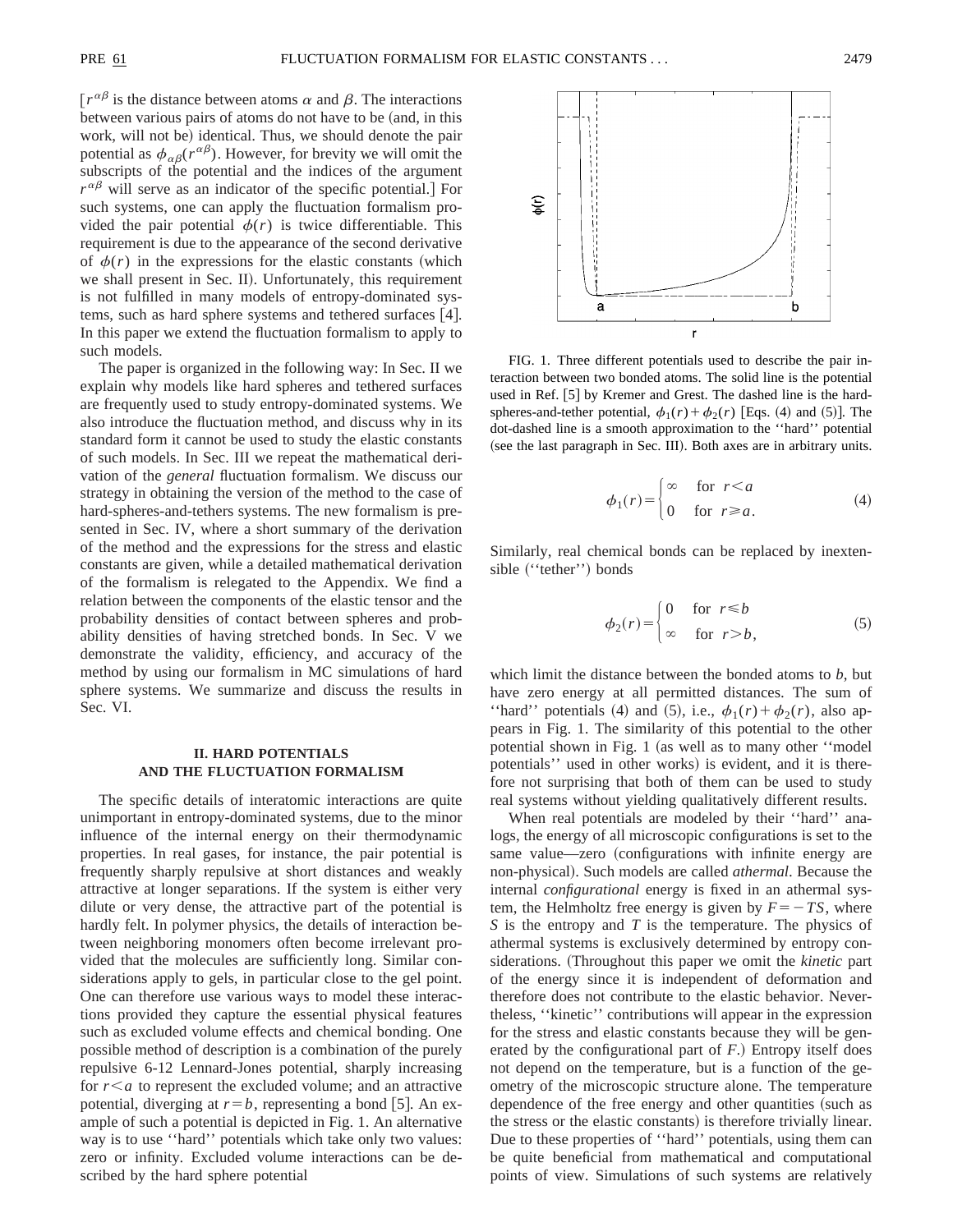simple since there is no need to make any energy calculations, but rather check whether certain geometrical restrictions are obeyed.

Thirty years ago Squire, Holt, and Hoover  $(SHH)$  [2] performed MC simulations to evaluate the elastic constants of solid argon. SHH followed the Born theory of elastic constants  $[6]$ , but applied it to the Helmholtz free energy rather than to the internal energy. As a result, their expression for the elastic constants included a term which was absent from Born's expression. This additional term is equal to the mean squared thermal fluctuation of the stress; hence the name ''fluctuation'' method. For the present discussion we briefly sketch the SHH derivation originally devised for central force systems. (We repeat it, in detail, in Sec. III.) In such systems the potential internal energy  $[Eq. (3)]$  depends only on the relative distances between atoms. Therefore, the La-

 $2E$ 

grangian strain tensor  $\eta_{ij}$ , which describes the modifications of these distances [Eq.  $(1)$ ], also describes energy variations and, through the canonical partition function *Z*, also describes the free energy variations. Once the formal dependence of the free energy on the strain is established, the following expressions for the stress tensor  $\sigma_{ij}$  and the tensor of elastic constants  $C_{ijkl}$  (which are the coefficients of the free energy expansion in strain variables  $[Eq. (2)]$  can be easily obtained:

$$
\sigma_{ij} = \frac{1}{V} \frac{\partial F}{\partial \eta_{ij}} \bigg|_{\{\eta\} = \{0\}} = \frac{1}{V} \left\langle \sum_{\langle \alpha \beta \rangle} \phi'(R^{\alpha \beta}) \frac{R_i^{\alpha \beta} R_j^{\alpha \beta}}{R^{\alpha \beta}} \right\rangle - \frac{N k T \delta_{ij}}{V}
$$
\n(6)

and

$$
C_{ijkl} = \frac{1}{V} \frac{\partial^2 F}{\partial \eta_{ij} \partial \eta_{kl}} \Big|_{\{\eta\} = \{0\}} = \frac{1}{VkT} \Bigg\{ \Bigg\langle \sum_{\langle \alpha \beta \rangle} \phi'(R^{\alpha\beta}) \frac{R_i^{\alpha\beta} R_j^{\alpha\beta}}{R^{\alpha\beta}} \Bigg\rangle \Bigg\langle \sum_{\langle \alpha \beta \rangle} \phi'(R^{\alpha\beta}) \frac{R_k^{\alpha\beta} R_l^{\alpha\beta}}{R^{\alpha\beta}} \Bigg\rangle - \Bigg\langle \Bigg[ \sum_{\langle \alpha \beta \rangle} \phi'(R^{\alpha\beta}) \frac{R_i^{\alpha\beta} R_j^{\alpha\beta}}{R^{\alpha\beta}} \Bigg] \Bigg[ \sum_{\langle \alpha \beta \rangle} \phi'(R^{\alpha\beta}) \frac{R_i^{\alpha\beta} R_j^{\alpha\beta}}{R^{\alpha\beta}} \Bigg\rangle \Bigg\rangle \Bigg\} + \frac{1}{V} \Bigg\langle \sum_{\langle \alpha \beta \rangle} \phi''(R^{\alpha\beta}) \frac{R_i^{\alpha\beta} R_j^{\alpha\beta} R_k^{\alpha\beta}}{(R^{\alpha\beta})^2} \Bigg\rangle - \frac{1}{V} \Bigg\langle \sum_{\langle \alpha \beta \rangle} \phi'(R^{\alpha\beta}) \frac{R_i^{\alpha\beta} R_j^{\alpha\beta} R_k^{\alpha\beta} R_l^{\alpha\beta}}{(R^{\alpha\beta})^3} \Bigg\rangle + \frac{2NkT \delta_{il} \delta_{jk}}{V}.
$$
 (7)

In the above expressions summation over all distinct pairs of atoms  $\langle \alpha \beta \rangle$  is performed.  $R^{\alpha\beta}$  is the interparticle distance of the pair under consideration, and  $R_i^{\alpha\beta}$  denotes the *i*th Cartesian component of the vector  $\vec{R}^{\alpha\beta} = \vec{R}^{\alpha} - \vec{R}^{\beta}$ . The symbol  $\langle \ \rangle$ denotes a thermal average. The term in braces in Eq.  $(7)$  is the ''fluctuation term,'' while the following two terms form the "Born term." The terms  $-NkT\delta_{ij}/V$  and  $2NkT\delta_{il}\delta_{jk}$  /*V* in Eqs. (6) and (7), respectively, are the "kinetic'' contributions to the stress and the elastic tensors. They originate in the additive term  $-NkT \ln V$  in the free energy.

As mentioned at the end of the Sec. I, the fluctuation formalism cannot be trivially used to measure the elastic constants of systems interacting via ''hard'' potentials, because these potentials are nondifferentiable while the derivatives of the pair potential are needed in expression  $(7)$ . In this paper we generalize this expression for the case of ''hard'' potentials. In fact, the proper expression for the stress tensor in the case of ''hard'' potentials has been known for many years  $[7]$ . It is mathematically simple to derive this expression because the integral that expresses the stress tensor [the averages in Eqs.  $(6)$  and  $(7)$  are expressed in terms of integrals over the configurations phase space] contains the function  $\phi'(r)exp[-\phi(r)/kT]$ , which for "hard" potentials is simply the Dirac  $\delta$  function. The expression for the tensor of elastic constants includes the functions  $\phi''(r)$  and  $[\phi'(r)]^2$ , which for ''hard'' potentials yield terms including the derivative and the square of a  $\delta$  function. The appearance of these functions complicates the mathematical treatment. In particular, some of the terms in expression  $(7)$  diverge when applied for ''hard'' potentials. We show in the derivation that only the combination of these terms does have a meaningful limit.

### **III. GENERAL CONSIDERATIONS**

If the internal energy of a thermodynamic system is given by Eq.  $(3)$ , then the corresponding canonical partition function is

$$
Z = \frac{(2 \pi m k T)^{3N/2}}{h^{3N}} \int_{V(\lbrace \eta \rbrace)} \prod_{\gamma=1}^{N} d\vec{r}^{\gamma} \exp\left(-\sum_{\langle \alpha \beta \rangle} \phi(r^{\alpha \beta}) / kT\right)
$$

$$
= \frac{(2 \pi m k T)^{3N/2}}{h^{3N}} Z_C,
$$
(8)

where *N* is the number of atoms, *m* the mass of an atom, *T* the temperature, *k* the Boltzmann constant, and *h* the Planck constant. The integration volume  $V(\{\eta\})$  is the volume in space occupied by the deformed system. The function  $Z_c$  is the configurational part of the partition function. The prefactor is associated with the momentum degrees of freedom, and, since they are unaffected by the deformation of the system, it will be omitted hereafter. The (elastic part of the) free energy is related to  $Z_c$  by

$$
F = -TS = -Tk \ln Z_C. \tag{9}
$$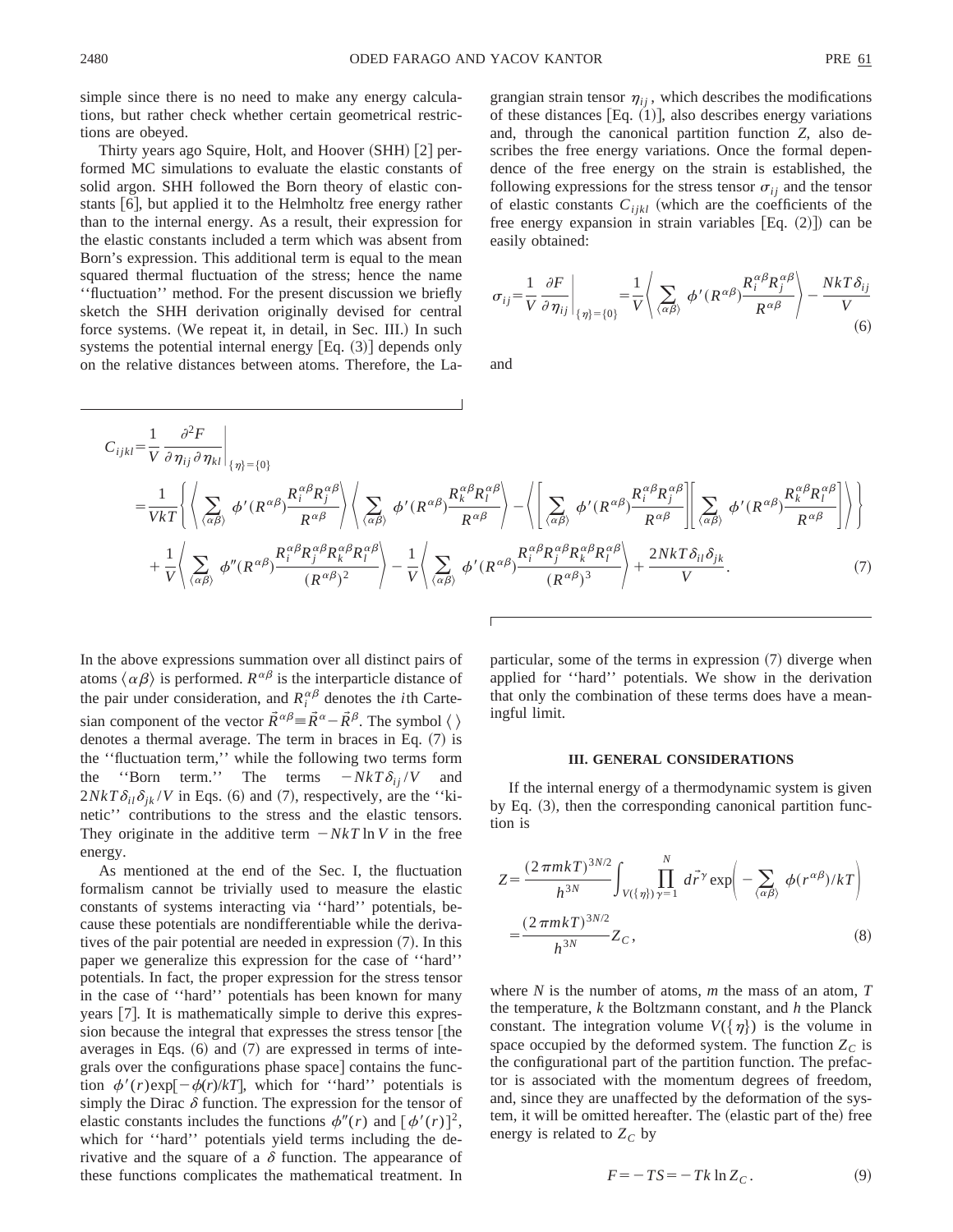In a canonical ensemble calculation only the surface of the system, not the entire volume, deforms homogeneously. The surface of the system  $S({\eta})$  defines the boundaries of the integration volume,  $V(\{\eta\})$ . The surface  $S(\{\eta\})$  of the strained volume, and the surface  $S({0})$  of the unstrained one, are related by a *linear* transformation

$$
r_i = M_{ij} R_j, \tag{10}
$$

which maps every point  $\hat{R}$  on  $S({0})$  to its strained spatial position  $\vec{r}$  on  $S(\{\eta\})$ . In Eq. (8) we note that the partition function depends on the strain variables  $\{\eta\}$  only through the integration volume  $V(\{\eta\})$ , and not through the integrand. The idea of the fluctuation formalism is to change the integration variables from  $r_i$  to  $R_i$ , and replace the strain dependence of the boundaries of integration by strain dependence of the integrand,

$$
Z_C = e^{-F/kT} = \int_{V(\{0\})} \prod_{\gamma=1}^N d\vec{R}^{\gamma} J(\{\eta\})
$$

$$
\times \exp\left(-\sum_{\langle \alpha\beta \rangle} \phi\left(\left[R_i^{\alpha\beta} R_j^{\alpha\beta} (\delta_{ij} + 2 \eta_{ij})\right]^{1/2}\right) / kT\right), \tag{11}
$$

where  $J$  is the Jacobian of the linear transformation  $(10)$ . To find the dependence of *J* on  $\{\eta\}$ , we note that the above linear transformation gives

$$
|r|^2 = r_k r_k = R_i R_j M_{ik} M_{jk} = R_i R_j M_{ik} M_{kj}^t,
$$

where  $M<sup>t</sup>$  is the transpose of M. When this equation is compared with Eq.  $(1)$ , we readily see that

$$
[MM^t]_{ij} = 2 \eta_{ij} + \delta_{ij}.
$$

For a system of *N* particles,

$$
J = [\det(M)]^N = {\det(M)]^2}^{N/2} = {\det(2[\eta] + [I])}^{N/2},
$$
\n(12)

where  $[\eta]$  is the matrix with the elements  $[\eta]_{ij} = \eta_{ij}$ , and [*I*] is the identity matrix. With this identity, substituted into Eq.  $(11)$ , we have a formal expression for the partition function. When Eq.  $(9)$  for the free energy is differentiated with respect to  $\{\eta\}$ , one immediately finds expressions (6) and (7) for the stress and elastic constants.

As we have already explained, the pair potential must be twice differentiable to enable differentiation with respect to  $\{\eta\}$ . Inserting "hard" potentials directly into the formal expressions for elastic constants leads to what looks like infinite terms or terms involving products of discontinuous functions with  $\delta$  functions centered at discontinuity, and many other ambiguities and divergences. It is, therefore, convenient to use smooth approximations of these ''hard'' potentials  $\phi_1(r)$  and  $\phi_2(r)$  [Eqs. (4) and (5)], for which the averages in expressions  $(6)$  and  $(7)$  can, in principle, be determined. An example of such a potential,  $\phi(r)$ , is sketched in Fig. 1. This potential, which resembles the "hard" potential  $\phi_1(r) + \phi_2(r)$ , has the following features:

 $(1)$   $\phi(r^{\alpha\beta})/kT \leq 1$  for  $a+\varepsilon < r < b-\varepsilon$ .

(2) 
$$
\phi(r^{\alpha\beta})/kT \ge 1
$$
 for  $r < a - \varepsilon$ .

(3) If the pair of atoms  $\alpha$  and  $\beta$  is tethered, then  $\phi(r^{\alpha\beta})/kT \geq 1$  for  $r > b + \varepsilon$ ; otherwise  $\phi(r^{\alpha\beta})/kT \leq 1$  for *r*  $>b+\varepsilon$ .

(4) In the small intervals  $a - \varepsilon < r < a + \varepsilon$  and  $b - \varepsilon < r$  **between the above regimes,**  $\phi(r^{\alpha\beta})/kT$  **increases (or** decreases) sharply. Nevertheless, we assume that along these intervals,  $\phi(r)$  is interpolated in a smooth way.

After defining these properties of the potential  $\phi(r)$ , we substitute it into expressions  $(6)$  and  $(7)$  for the stress and elastic constants. We then look for what we call the ''athermal limit'' of these expressions, namely, the limiting expressions obtained when we set the size of the interpolation interval,  $\varepsilon$ , to zero, while at the same time the potential difference between the regimes  $r < a$  and  $r > a$  tends to infinity. In the "athermal limit,"  $\phi(r)$  becomes a "hard" potential. The "athermal limit" of expressions  $(6)$  and  $(7)$  can be regarded as the fluctuation expressions of hard-spheresand-tethers systems. As we show in the derivation, they do not depend on the exact form of approximating potential  $\phi(r)$ .

#### **IV. STRESS AND ELASTIC CONSTANTS**

In this section we introduce our fluctuation expression for the elastic constants of hard-spheres-and-tethers systems. Since the mathematical derivation of the expression is rather lengthy, we will not present it here in detail. We leave the detailed mathematical formulation of the method to the Appendix, while here we restrict ourselves to a short description of the major points in the derivation. We will introduce the expressions obtained for the stress and elastic constants and discuss shortly their ''physical'' meaning. A demonstration of the applicability of the method is found in Sec. V, where we present numerical results obtained for hard sphere systems, and discuss some technical aspects of the simulations.

Expression (6) for the stress tensor  $\sigma_{ii}$  suggests that the stress is the thermal-volume average of quantities related to the local forces applied to the atoms. For the present discussion, let us assume that we deal with a central force system in which the pair interactions are described by a certain approximating potential  $\phi(R)$  (see Sec. III). For such a potential we note that the force  $f_{\alpha\beta} = -\phi'(R^{\alpha\beta})$  acting between the pair of atoms  $\langle \alpha \beta \rangle$  almost always vanishes, except for very short instances of time (in a statistical ensemble language, only in a small portion of the configurations phase space), when  $R^{\alpha\beta} \sim a$ , or (if the two atoms are tethered)  $R^{\alpha\beta} \sim b$ . Hard-spheres-and-tethers models can be regarded as limiting cases in which these pair forces become infinitely large for time intervals which become vanishingly small, keeping the rate of momentum exchange between atoms fixed. From the mathematical point of view it is important to note that what we actually have in the integral expressions for  $\sigma_{ii}$  [Eq. (6)] are the derivatives of the Boltzmann factor,  $\left[ \exp \left( -\phi (R^{\alpha\beta})/kT \right) \right]' = \left[ -\phi' (R^{\alpha\beta})/kT \right] \exp \left( -\phi (R^{\alpha\beta})/kT \right]$ *kT*). In the "athermal limit" the Boltzmann factor converges to a step function where the discontinuity (from zero to unity) occurs at  $R^{\alpha\beta} = a$ , and an opposite discontinuity (from unity to zero) occurs at  $R^{\alpha\beta} = b$ , if the pair  $\langle \alpha \beta \rangle$  is tethered. The derivative of a step function is just the Dirac  $\delta$  function. We thus find that, in order to recover the ''athermal limit'' of  $\sigma_{ij}$ , we only need to perform the simple transformation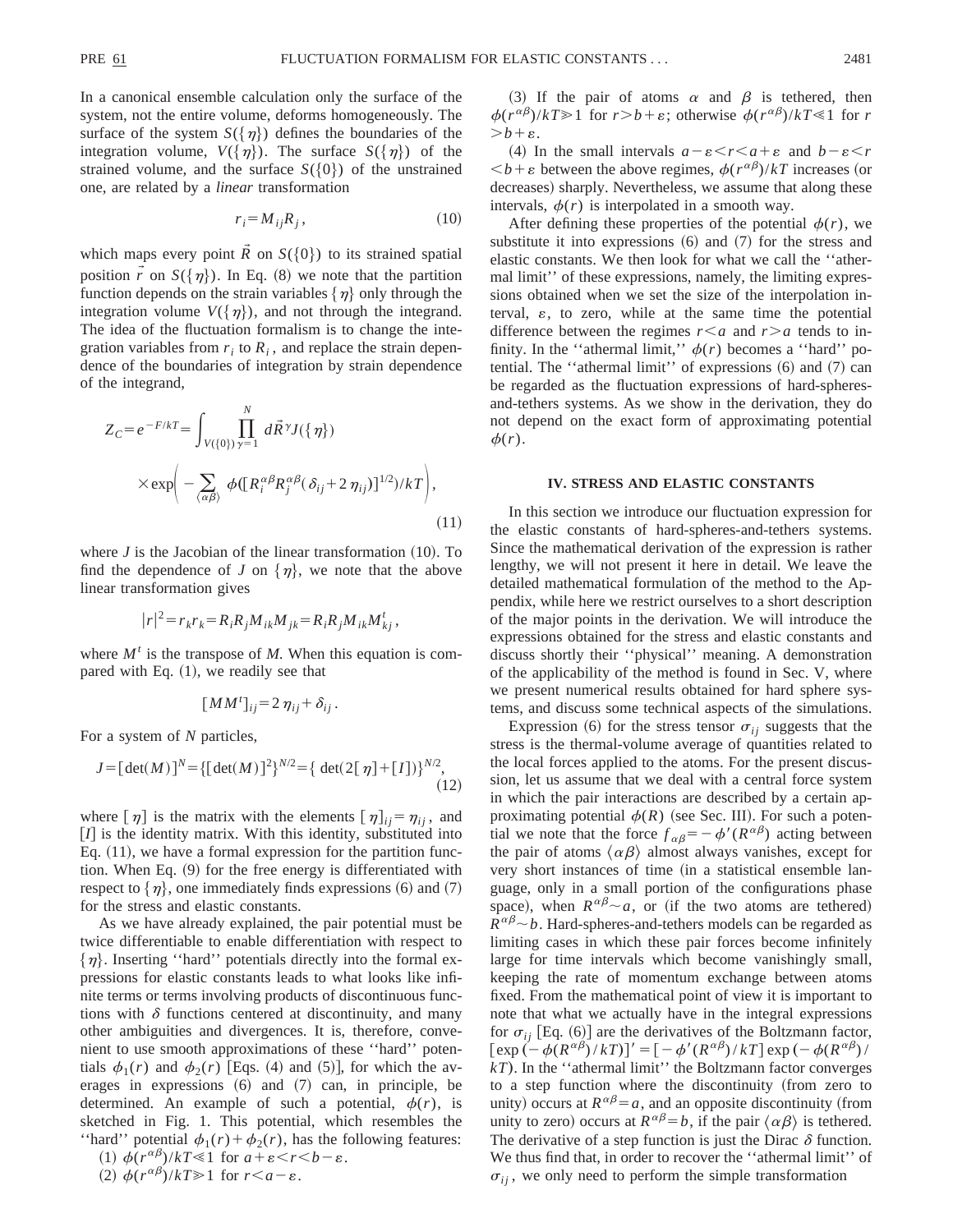$$
\phi'(R^{\alpha\beta}) \to -kT\Delta^{\alpha\beta} = -kT[\delta(R^{\alpha\beta} - a) - \nu^{\alpha\beta}\delta(R^{\alpha\beta} - b)],
$$
\n(13)

where  $v^{\alpha\beta}$ , the "topology variables," take the value 1 if the pair  $\langle \alpha \beta \rangle$  is tethered, and 0 otherwise. This gives the known result  $\lceil 7 \rceil$ 

$$
\sigma_{ij} = -\frac{kT}{V} \left\{ \sum_{\langle \alpha \beta \rangle} \left\langle \frac{R_i^{\alpha \beta} R_j^{\alpha \beta}}{R^{\alpha \beta}} \Delta^{\alpha \beta} \right\rangle + N \delta_{ij} \right\}
$$
(14)

for the components of the stress tensor. Note that the thermal average of  $\Delta^{\alpha\beta}$  is just the difference between the probability density of contact between the pair of spheres  $\langle \alpha \beta \rangle$ ,  $p(R^{\alpha\beta}=a+),$  and the probability density,  $p(R^{\alpha\beta}=b-),$  of finding the tether connecting them stretched to its maximal length. [If a tether between them does not exist ( $v^{\alpha\beta} = 0$ ), we simply ignore this second probability density.]

The above transformation  $[Eq. (13)]$  is also useful in obtaining the ''athermal limit'' of many of the terms appearing in expression  $(7)$  for the components of the elastic tensor. More specifically, it should be applied in all the terms which contain the first derivative  $\phi'(R^{\alpha\beta})$ , or the products  $\phi'(R^{\alpha\beta})\phi'(R^{\gamma\delta})$ , corresponding to two distinct pairs of atoms  $\langle \alpha \beta \rangle \neq \langle \gamma \delta \rangle$ . [This product should be simply replaced by  $(kT)^2 \Delta^{\alpha\beta} \Delta^{\gamma\delta}$ . This leaves us with only two types of terms, containing the squares of the first derivatives,  $\phi'^2(R^{\alpha\beta})$ , and the second derivatives,  $\phi''(R^{\alpha\beta})$ . Finding the ''athermal limit'' of both terms is the ''missing piece in the puzzle'' in the formulation of the method. When we substitute an approximating potential into these terms, it is not difficult to find that neither of them has a definite ''athermal limit.'' Only if we combine them into a single term do we manage to find an appropriate limit, which can be also expressed in terms of the quantities  $\Delta^{\alpha\beta}$ . A major part of the derivation, which appears in the Appendix, is devoted to the mathematical treatment of this combined term. Here we just give the final expression for the elastic constants:

$$
C_{ijkl} = \frac{2NkT}{V} \delta_{il} \delta_{jk} + \frac{kT}{V} \left\{ (D+2) \sum_{\alpha\beta} \left\{ \frac{R_i^{\alpha\beta} R_j^{\alpha\beta} R_k^{\alpha\beta} R_l^{\alpha\beta}}{(R^{\alpha\beta})^3} \Delta^{\alpha\beta} \right\} \right.- \frac{1}{2} \sum_{\alpha\beta} \sum_{\gamma \neq \alpha,\beta} \left\{ \left[ \frac{R_i^{\alpha\beta} R_j^{\alpha\beta} R_k^{\alpha\beta} R_l^{\alpha\beta}}{(R^{\alpha\beta})^2} \Delta^{\alpha\beta} \left( \frac{\vec{R}^{\alpha\beta} \cdot \vec{R}^{\alpha\gamma}}{R^{\alpha\beta} R^{\alpha\gamma}} \Delta^{\alpha\gamma} + \frac{\vec{R}^{\alpha\beta} \cdot \vec{R}^{\gamma\beta}}{R^{\alpha\beta} R^{\gamma\beta}} \Delta^{\beta\gamma} \right) \right] \right\}+ \left[ \sum_{\alpha\beta} \left\langle \frac{R_i^{\alpha\beta} R_j^{\alpha\beta}}{R^{\alpha\beta}} \Delta^{\alpha\beta} \right\rangle \left[ \left[ \sum_{\alpha\beta} \left\langle \frac{R_k^{\alpha\beta} R_l^{\alpha\beta}}{R^{\alpha\beta}} \Delta^{\alpha\beta} \right\rangle \right] - \sum_{\alpha\beta} \sum_{\langle\gamma\delta\rangle \neq \langle\alpha\beta\rangle} \left\langle \frac{R_i^{\alpha\beta} R_j^{\alpha\beta} R_i^{\gamma\delta} R_l^{\gamma\delta}}{R^{\alpha\beta} R^{\gamma\delta}} \Delta^{\alpha\beta} \Delta^{\gamma\delta} \right\rangle \right]. \tag{15}
$$

 $\overline{\phantom{a}}$ 

In the above expression we distinguish between the different sums:  $\Sigma_{\langle \alpha \beta \rangle}$  denotes summation over all pairs  $\langle \alpha \beta \rangle$ ;  $\Sigma_{\langle \gamma \delta \rangle \neq \langle \alpha \beta \rangle}$  denotes summation over the rest of the *pairs*,  $\langle \gamma \delta \rangle$ ; while  $\Sigma_{\gamma \neq \alpha,\beta}$  denotes summation over the rest of the *atoms*,  $\gamma$  (distinct from  $\alpha$  and  $\beta$ ). *D* is the dimensionality of the system.

Expressions  $(14)$  and  $(15)$  relate the stress and elastic constants of hard-spheres-and-tethers systems *in* which the pair potential is given by Eqs.  $(4)$  and  $(5)$  to the thermal averages of geometrical quantities. We see that except for the kinetic term, originating in the change of the volume of the system caused by the deformation, contributions to the stress are due to pairs of atoms touching each other or due to bonds that are stretched to their maximal length. These are indeed the mechanisms through which tethered hard spheres exchange momentum with each other. Alternatively, expressions  $(14)$ and  $(15)$  can be understood as follows: In hard-spheres-andtethers systems entropy measures the extent of configurational phase space. Changes in entropy (to which the stress and elastic constants correspond) are related to the exclusion and inclusion of configurations. When an unstrained configuration is infinitesimally transformed to its deformed correspondent, it may become physically forbidden (or, conversely, physically forbidden configuration may become allowed), only when there exist at least one pair of spheres in contact or when one bond is in maximal stretching. The elastic properties of these systems must, therefore, be related to such events.

#### **V. NUMERICAL EXAMPLES**

The major advantage of the fluctuation method is the fact that expressions like Eqs.  $(14)$  and  $(15)$  provide a direct way for numerical computation of the stress and elastic constants. In order to test the accuracy and efficiency of the method, we have implemented it to measure the elastic constants of hard sphere (HS) systems (i.e., topologies for which  $v^{\alpha\beta} = 0$  for all the pairs  $\langle \alpha \beta \rangle$ ). HS systems have been the subject of an intensive research for several decades now  $[8]$ . They serve as the simplest model for real fluids, glasses, and colloids. Moreover, many perturbation theories use them as reference systems for more realistic models including attractive interactions. The phase diagram of HS's is well known. It is a function of one parameter only—the volume fraction,  $\rho$ , occupied by the spheres. For  $\rho < \rho_{\text{freezing}} = 0.495$  the stable phase is an isotropic fluid phase. At the freezing density an entropically driven first-order phase transition occurs, and over a remarkably large range of densities,  $0.495 < \rho$  $<$  0.545, both fluid and solid phases coexist [9]. The solid phase is stable for  $\rho > \rho_{\text{melting}} = 0.545$ , and can be further compressed up to the close-packing density  $\rho_0 = \pi/(3\sqrt{2})$  $\approx 0.74$  into either the face-centered-cubic (fcc) or the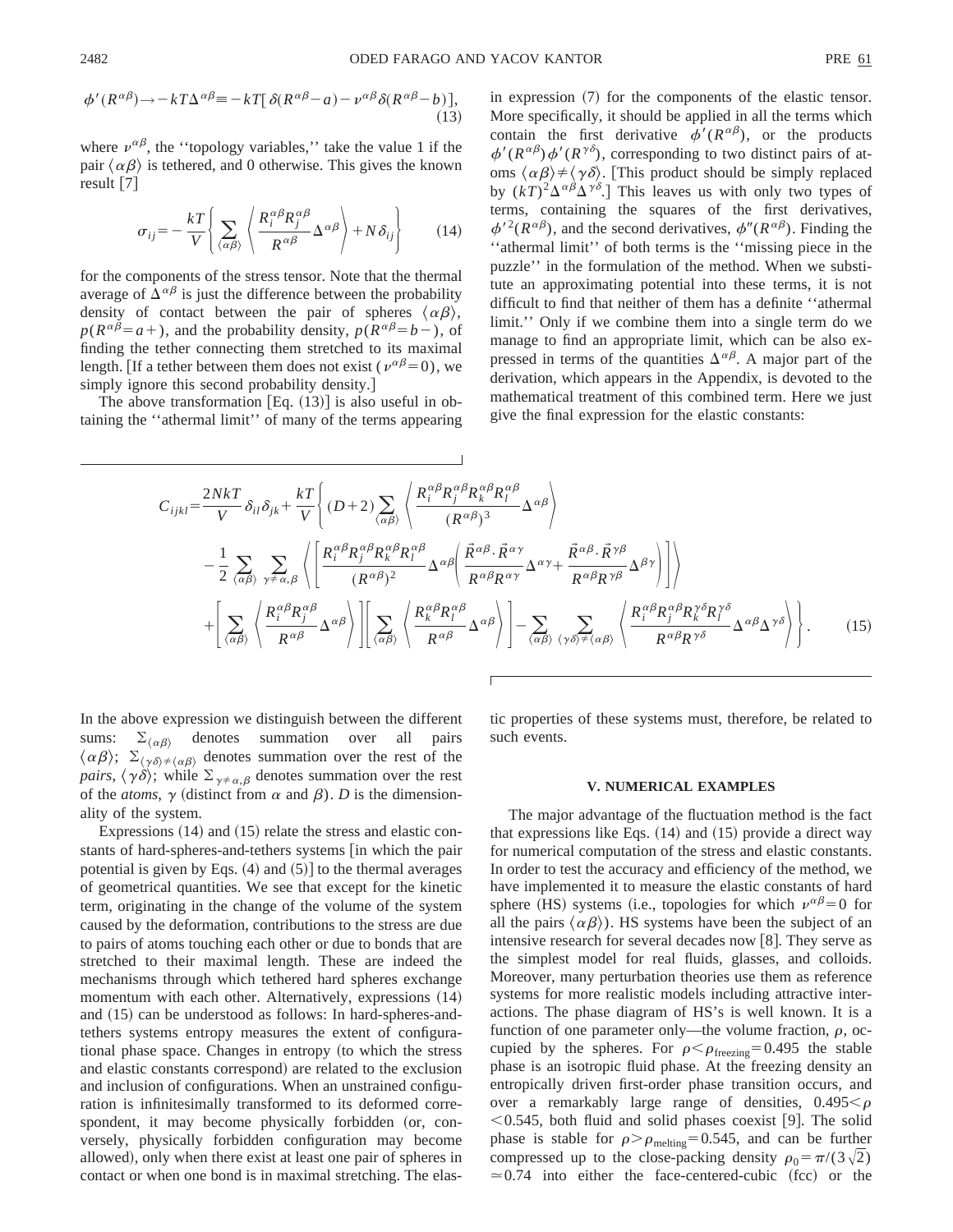hexagonal-closed-packed (hcp) crystalline arrangements. The free energy differences between the two structures are extremely small. Recent numerical simulations indicated a preference for the fcc structure  $[10]$ . Due to the obvious relation between the phase behavior and the elastic properties of thermodynamic systems, the elasticity of HS systems has also been the subject of many studies (see, e.g., Refs.  $[11,12]$ ). Nevertheless, the accuracy of the values of the elastic constants still leaves much to be desired. Therefore, although the main purpose of this section is to demonstrate the validity and applicability of the formalism, the numerical results have their own physical usefulness.

The appearance of Dirac  $\delta$  functions in expressions (14) and  $(15)$  deserves a special consideration: In  $(MC)$  simulations the average of a certain quantity  $g(\tilde{R})$  is estimated by

$$
\langle g \rangle \approx \frac{1}{N_c} \sum_{p=1}^{N_c} g(\vec{R}_p),
$$

where  $\tilde{R}_p$  is the value of  $\tilde{R}$  at the *p*th sampled configuration, and  $N_c$  is the total number of MC configurations used in the simulation. Clearly, this sum does not lead to the correct mean when the averaged quantities include  $\delta$  functions, as we have in expressions  $(14)$  and  $(15)$ , because such quantities vanish at almost every configuration (except for a group of configurations whose measure vanishes—at which their values are not defined at all). This is just a restatement of the fact that in MC simulations we measure probabilities rather than probability densities. A solution to this problem is to measure the relevant quantities every time sphere's separation is found in the small interval of distances  $a \le R \le a + \epsilon$ , and to normalize them by the size of the "bin,"  $\epsilon$ . If the probability density of pair contact is finite, this approximation would lead to an error which is at most of the order of the small parameter  $\epsilon/a$ . Obviously, one would like to set the size of  $\epsilon$  as small as possible, in order to minimize this correction. However, there is a limit to the extent to which  $\epsilon$ can be reduced, imposed by  $N_c$ , the number of MC configurations. As  $\epsilon$  becomes smaller, one needs more MC samplings in order to count a sufficient number of events at which spheres are separated by a distance inside the bin interval  $[a, a + \epsilon]$ . An elegant way which incorporates both necessary features, namely, a small  $\epsilon$  size but also a large number of successful samplings, is to measure a set of independent averages: Each member in this set is the average obtained when we count the contributions of the pairs whose separations fall in one of the intervals

$$
\Delta R_n = [a + \epsilon_n - \epsilon/2, a + \epsilon_n + \epsilon/2], \quad n = 1, 2, \dots, \quad (16)
$$

where  $\epsilon_n \equiv (n-1/2)\epsilon$ . After evaluating these averages (which are statistically independent quantities since each one is computed using different events), we obtain the correct average by extrapolating them to the limit  $\epsilon_n \rightarrow 0$ . In Fig. 2 we demonstrate this extrapolation procedure for MC measurements of the pressure and elastic constants of a HS fcc crystal at a reduced density  $\rho/\rho_0=0.8$ . The curves are the weighted (i.e., each point was weighted by a reciprocal to its error bar) least squares fits of the data to polynomials of the third order in  $\epsilon_n$ .



FIG. 2. The pressure *P* and the three elastic constants  $C_{11}$ ,  $C_{12}$ , and  $C_{44}$  for  $\rho/\rho_0=0.8$ , as a function of  $\epsilon_n$  [see the definition in Eq. (16)].  $\epsilon_n$  was normalized by  $a_0 - a$ , where *a* and  $a_0$  are the sphere diameters at  $\rho$  and  $\rho_0$ , respectively. The curves are the weighted least squares fits of the third order polynomials in  $\epsilon_n$  to the data.

Our simulations were performed on systems consisting of 13500 spheres with periodic boundary conditions. We did not use conventional Metropolis single atom steps to generate the MC configurations, but rather collective steps of chains of atoms, as recently suggested by Jaster  $[13]$ . We define a MC time unit as the time (measured in number of MC configurations) in which, on the average, we attempt to start one ''chain move'' from every particle. The acceptance probability of these moves was approximately half. Our simulations were extended over  $9 \times 10^5$  MC time units. This time is substantially larger than the relaxation time which was estimated from the autocorrelation function of the amplitude of the longest wavelength phonon in the system, and which for all densities that ranged from the melting density  $(\rho/\rho_0=0.736)$  up to almost the close packing density  $(\rho/\rho_0=0.99)$ ] was found to be less than 3000 MC time units. The relevant quantities were evaluated every three MC time units. The error estimates, which appear in graphs with the results, represent one standard deviation in the estimates of the corresponding averages.

Due to the cubic symmetry of the fcc lattice, its stress tensor is diagonal, and  $\sigma_{xx} = \sigma_{yy} = \sigma_{zz} = -P$ , where *P* is the external pressure applied on the system. The high cubic symmetry also implies that many of the elastic constants are identical. In fact, there are only three independent nonvanishing elastic constants  $[14]$ , which in the Voigt notation are defined by

$$
C_{11} = C_{xxxx} = C_{yyyy} = C_{zzzz},
$$
  
\n
$$
C_{12} = C_{xxyy} = C_{yyzz} = C_{zzxx} = \cdots,
$$
  
\n
$$
C_{44} = C_{xyxy} = C_{yzyz} = C_{zxzx} = \cdots.
$$

Our results for the pressure *P*, bulk modulus  $\kappa = \frac{1}{3} (C_{11})$  $+2C_{12}+P$ , and two elastic constants  $C_{12}$  and  $C_{44}$  of HS fcc solids are presented in Figs.  $3-6$ , respectively (solid circles). Note that since we compute all the non-vanishing components of the tensor  $C_{ijkl}$ , we obtain three independent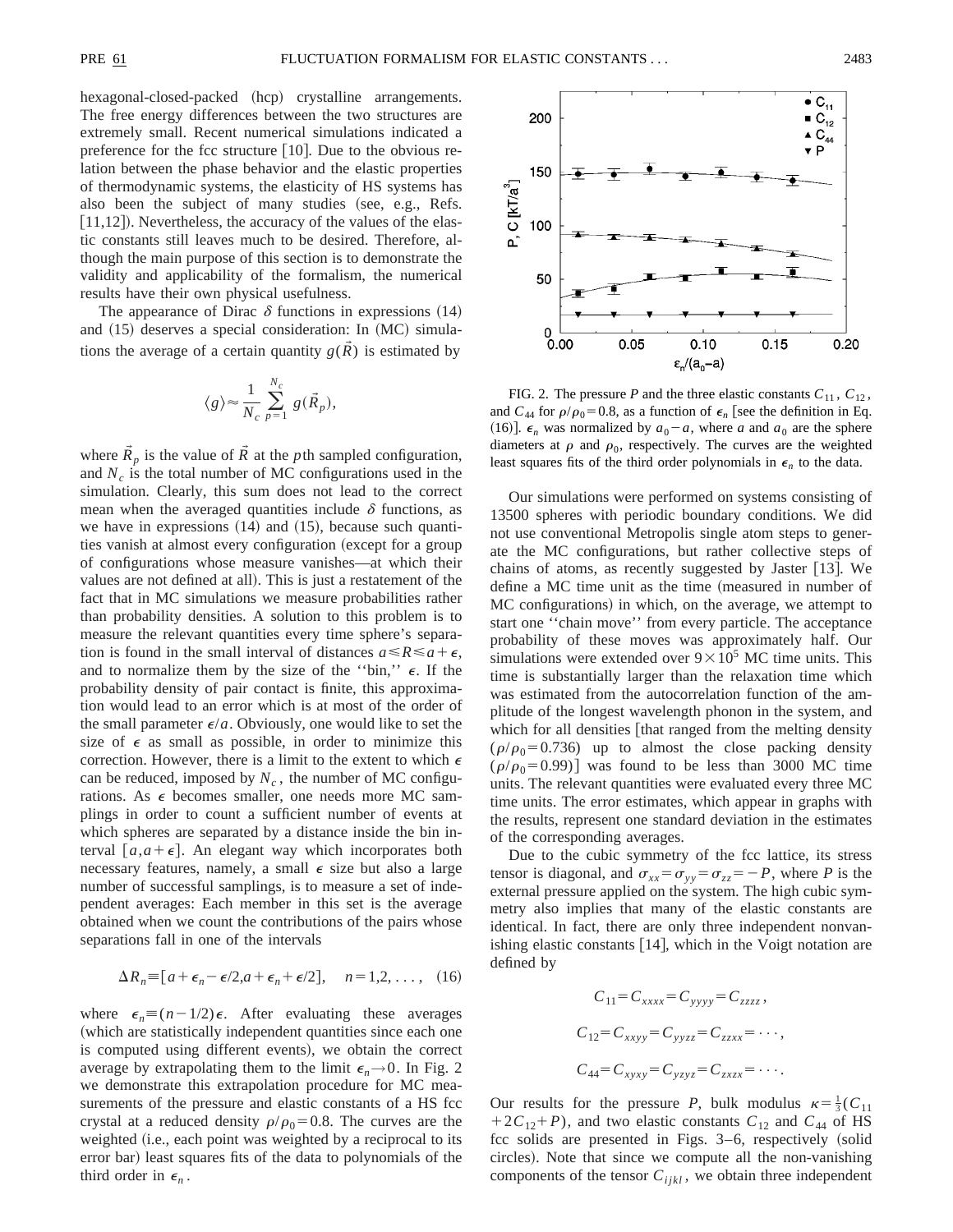

FIG. 3. The pressure *P* in units of  $kT/a^3$ , as a function of the inverse reduced density,  $\rho_0 / \rho$ . The circles mark numerical results, while the solid line depicts the free volume approximation for the pressure  $[Eq. (17)].$ 

estimates for each of the above constants. For instance,  $C_{12}$  $\approx C_{xxyy} \approx C_{yyzz} \approx C_{zzxx}$ , and therefore we use the estimate  $C_{12} = \frac{1}{3} (C_{xxyy} + C_{yyzz} + C_{zzxx})$ , which has a smaller statistical error. The solid curves in Figs. 3–6 depict expressions, suggested by Stillinger and Salsburg [15], for the *asymptotic* behavior of these quantities, at the limit of the close packing density,  $\rho_0$ . These authors have shown that the free volume approximation gives the *correct* asymptotic results for the pressure and bulk modulus:

$$
P = \frac{3\sqrt{2}}{\rho_0/\rho - 1} \frac{kT}{a^3},
$$
 (17)

and





FIG. 4. The bulk modulus  $\kappa$  in units of  $kT/a^3$ , as a function of the inverse reduced density,  $\rho_0 / \rho$ . The circles mark numerical results, while the solid line depicts the free volume approximation for the bulk modulus [Eq.  $(18)$ ].



FIG. 5. The elastic constant  $C_{12}$  in units of  $kT/a<sup>3</sup>$ , as a function of the inverse reduced density,  $\rho_0 / \rho$ . The circles mark numerical results, while the solid line depicts Eq.  $(19)$  with  $A_1 = 1.84$ .

For the elastic constants  $C_{12}$  and  $C_{44}$ , it has been conjectured in Ref. [15] that close to  $\rho_0$  their density dependencies have also free volume functional forms:

$$
C_{12} = \frac{A_1}{(\rho_0/\rho - 1)^2} \frac{kT}{a^3} \tag{19}
$$

and

$$
C_{44} = \frac{A_2}{(\rho_0/\rho - 1)^2} \frac{kT}{a^3},
$$
\n(20)

but with constants  $A_1$  and  $A_2$  which have not been accurately determined. Our results confirm the validity of these asymptotic expressions. Most of our data points fall on the solid curves. This shows that the asymptotic expressions provide rather good estimates of the stress and elastic constants, even for densities which are close to the melting density. In Figs. 5 and 6, we used the values  $A_1 = 1.84 \pm 0.14$  and  $A_2$  $=$  5.86 $\pm$  0.11 obtained by fitting the results for the four largest densities ( $\rho/\rho_0$ =0.99, 0.975, 0.95, and 0.9) to expressions  $(19)$  and  $(20)$ .



FIG. 6. The elastic constant  $C_{44}$  in units of  $kT/a^3$ , as a function of the inverse reduced density,  $\rho_0 / \rho$ . The circles mark numerical results, while the solid line depicts Eq.  $(20)$  with  $A<sub>2</sub> = 5.86$ .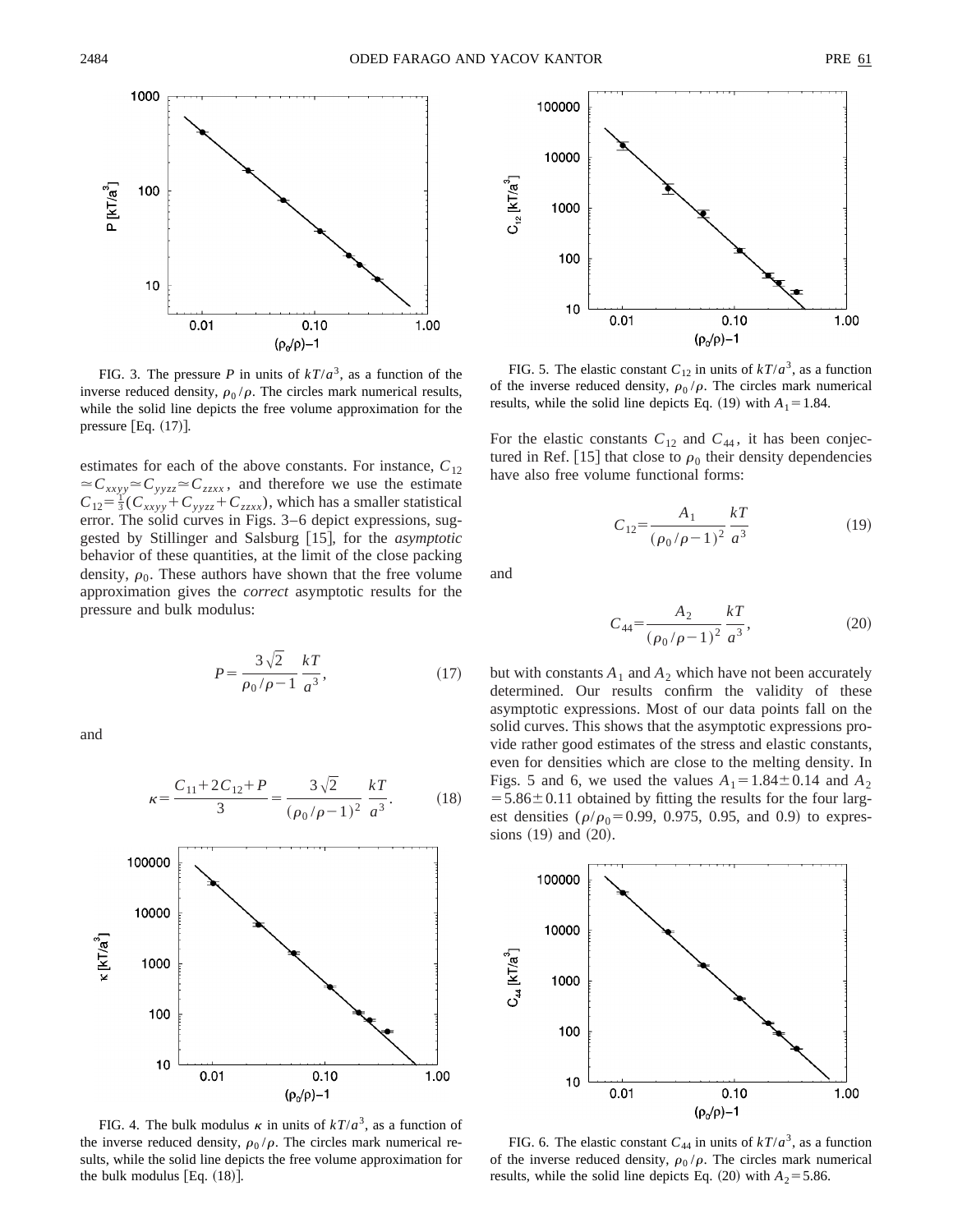

FIG. 7. The pressure and two elastic constants of a HS system in the fluid phase as function of the volume fraction occupied by the spheres,  $\rho$ . The shear modulus vanishes at the fluid phase. Curves depicting the pressure and the bulk modulus were calculated using the first seven terms of the virial expansion (see Ref.  $[16]$ ). The circles, triangles, and squares mark numerical results obtained for densities,  $\rho = 0.1$ , 0.2, 0.3, and 0.4.

We also compared our results with existing numerical data published by Frenkel and Ladd  $[11]$ . They used the strain method technique (see Sec. I) and performed simulations on smaller systems of 108 spheres. At the smaller densities we found their results to be in a very good agreement with ours. At a larger density ( $\rho/\rho_0=0.9$ ), however, we observed a considerable disagreement, where our results seem to be more consistent with the asymptotic expressions of Stillinger and Salsburg. This inconsistency with the results in Ref.  $|11|$  is partially explained by finite size effects, but partially it is also due to the difficulties in using the strain method in systems at high pressure. In such systems, small deformations invoke relatively large pressure changes and, therefore, in order to achieve a good estimate for the numerical derivatives one must use extremely small strains and measure the stress components with a very high accuracy. In our high density fluctuation method simulations, we needed to fine tune the small bin size parameter (see earlier in this section). Nevertheless, our results at these densities (which extend beyond the largest density in Ref.  $[11]$  do not suffer from a significant increase of the relative errors, and show excellent agreement with the asymptotic expressions.

Finally, we present results obtained for HS fluid systems  $(Fig. 7)$ . In the fluid phase the system is isotropic, and therefore characterized by the pressure and two elastic moduli [14]. The shear modulus vanishes, while the pressure and the bulk modulus can be accurately calculated from the virial expansion of the equation of state. (The curves appearing in the figure were derived using the first seven terms of the expansion  $[16]$ .) We measured the elastic moduli at four different volume fractions  $\rho=0.1, 0.2, 0.3,$  and 0.4. The simulations were performed on systems of 8000 spheres over a total time of  $1.35 \times 10^6$  MC time units. The rest of the technical details are identical to these applied in the solid phase simulations (see text, earlier in this section). The good agreement of the numerical results with the analytical prediction is, again, evident.

# **VI. SUMMARY AND DISCUSSION**

We extended the fluctuation formalism for calculations of the elastic constants, originally devised for conventional potentials, to apply to ''hard'' potentials. We found expressions relating the components of the tensor of elastic constants to the (two-, three-, and four-point) probability densities of contact between hard spheres and the probability densities of stretching tether bonds, which are the mechanisms through which atoms exchange momentum with each other in such systems. The formalism is not restricted to certain topologies, but is general to all ''hard-spheres-and-tethers'' systems. In this paper we applied it to HS systems both in fluid and solid phases. Our results, which agree well with analytical predictions, demonstrate the efficiency and accuracy of the method.

Implementing the method in numerical simulations is, generally speaking, quite straightforward. The only nontrivial point is the fact that the probability densities of sphere contacts (and bonds stretching) are evaluated from the probabilities of finding the spheres ''almost touching each other'' (i.e., finding their separation *R* in the interval  $[a, a + \epsilon]$ ). Correctly setting the size of  $\epsilon$  is a key feature for a successful computation. A considerable improvement in the accuracy of the results is obtained by computing several estimates for the probability densities, which are extrapolated to the correct value.

The method presented in this work can be used to study the elastic properties of a wide range of model systems. In a future publication we will present the results of MC simulations of topologically simple regular networks  $[17]$ . In the further future, we plan to study more complicated, random, structures.

#### **ACKNOWLEDGMENTS**

We thank D. Frenkel for providing us with details of his simulations of HS systems. This work was supported by the Israel Science Foundation through Grant No. 177/99.

# **APPENDIX: DETAILED DERIVATION OF THE FORMALISM**

#### **1. Stress tensor**

The starting point of the derivation is the following expression for the stress tensor:

$$
\sigma_{ij} = \frac{1}{V} \frac{\partial F}{\partial \eta_{ij}}\Big|_{\{\eta\}=0}
$$
\n
$$
= -\frac{kT}{V} \frac{1}{Z_C} \Biggl\{ \int \prod_{\gamma=1}^N d\vec{R}^{\gamma} \Biggl( \Biggl( \sum_{\alpha\beta} \frac{-\phi'(R^{\alpha\beta})}{kT} \frac{R_i^{\alpha\beta}R_j^{\alpha\beta}}{R^{\alpha\beta}} \Biggr)
$$
\n
$$
\times \exp \Biggl( -\sum_{\langle \gamma\delta \rangle} \phi(R^{\gamma\delta})/kT \Biggr)
$$
\n
$$
+ \frac{\partial J}{\partial \eta_{ij}} \Biggl|_{\{\eta\}=0} \exp \Biggl( -\sum_{\langle \gamma\delta \rangle} \phi(R^{\gamma\delta})/kT \Biggr) \Biggr] \Biggr\}, \tag{A1}
$$

which is easily derived from Eqs.  $(9)$  and  $(11)$ . The first term in the square brackets on the right hand side of Eq.  $(A1)$ , the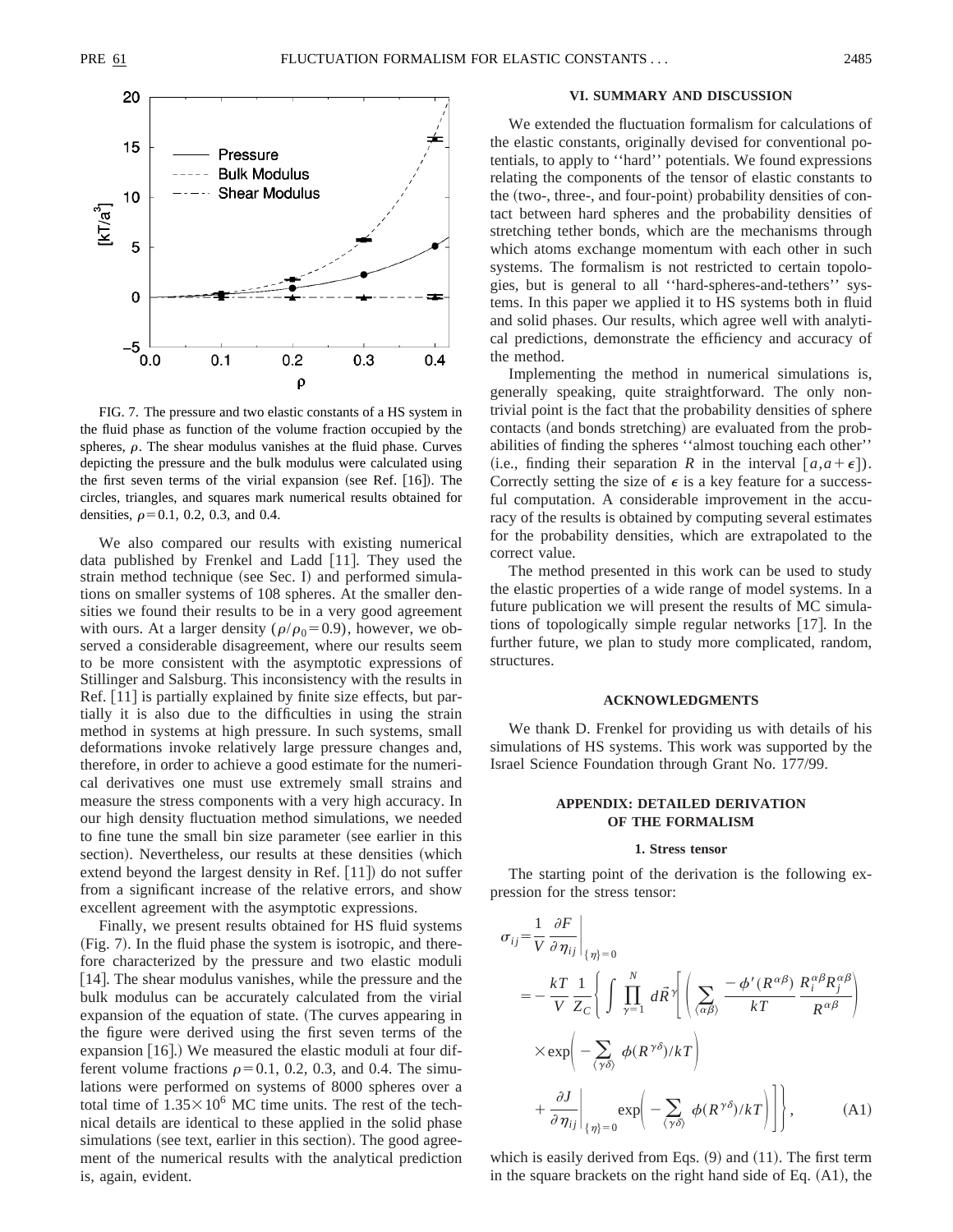configurational term, is composed of  $N(N-1)/2$  terms, each corresponding to one distinct pair. Each of these terms can also be written as

$$
\int d\vec{R}^{\alpha} d\vec{R}^{\beta} \frac{d[\exp(-\phi(R^{\alpha\beta})/kT)]}{dR^{\alpha\beta}} \left\{ \frac{1}{Z_C} \int \prod_{\gamma \neq \alpha, \beta} d\vec{R}^{\gamma} \times \left[ \exp\left(-\sum_{(\gamma\delta) \neq \langle \alpha\beta \rangle} \phi(R^{\gamma\delta})/kT \right) \right] \right\} \frac{R_i^{\alpha\beta} R_j^{\alpha\beta}}{R^{\alpha\beta}}, \quad (A2)
$$

where  $\Sigma_{\langle \gamma \delta \rangle \neq \langle \alpha \beta \rangle}$  represents the sum over all pairs  $\langle \gamma \delta \rangle$ , distinct from the pair  $\langle \alpha \beta \rangle$ . Note that the limit  $\{\eta\} = \{0\},\$ was already taken at this stage.

If we now substitute an approximating potential,  $\phi(r)$ , in the Boltzmann factor,  $exp(-\phi(R^{\alpha\beta})/kT)$ , and take the "athermal limit" (see definitions in the last paragraph of Sec. III), we find the Boltzmann factor converging to a step function, where the discontinuity (from zero to unity) occurs at  $R^{\alpha\beta} = a$  and an opposite discontinuity (from unity to zero) occurs at  $R^{\alpha\beta} = b$  if the pair  $\langle \alpha\beta \rangle$  is tethered. The derivative of a step function is just the Dirac  $\delta$  function. Therefore, in the ''athermal limit,'' the function  $d\left[\exp(-\phi(R^{\alpha\beta})/kT\right]/dR^{\alpha\beta}$ , which appears in the integrand in expression  $(A2)$ , turns into

$$
\frac{d[\exp(-\phi(R^{\alpha\beta})/kT)]}{dR^{\alpha\beta}} \to [\delta(R^{\alpha\beta} - a) - \nu^{\alpha\beta}\delta(R^{\alpha\beta} - b)]
$$

$$
\equiv \Delta^{\alpha\beta}, \tag{A3}
$$

where  $v^{\alpha\beta} = 1$  ( $v^{\alpha\beta} = 0$ ) for a tethered (nontethered) pair. The remaining part of the integrand,

$$
\left\{\frac{1}{Z_C}\int \prod_{\gamma \neq \alpha,\beta} d\vec{R}^{\gamma} \Bigg[ \exp\Bigg( - \sum_{(\gamma \delta) \neq (\alpha \beta)} \phi(R^{\gamma \delta}) / kT \Bigg) \Bigg] \right\} \frac{R_i^{\alpha \beta} R_j^{\alpha \beta}}{R^{\alpha \beta}}
$$
  

$$
\equiv \widetilde{p}(\vec{R}^{\alpha}, \vec{R}^{\beta}) \frac{R_i^{\alpha \beta} R_j^{\alpha \beta}}{R^{\alpha \beta}},
$$
 (A4)

is a smooth function, including at  $R^{\alpha\beta} = a$  or  $R^{\alpha\beta} = b$ . Since only the values of this function at  $R^{\alpha\beta} = a$  and (if  $v^{\alpha\beta}$  $=1$ ) *R*<sup> $\alpha\beta$ </sup> = *b* are relevant, the function might be replaced by any other function whose values at these points are the same. For  $a < R^{\alpha\beta} < b$ , the values of  $\tilde{p}(\vec{R}^{\alpha}, \vec{R}^{\beta})$ , coincide with the values of the function

$$
p(\vec{R}^{\alpha}, \vec{R}^{\beta}) = \frac{1}{Z_C} \exp(-\phi(R^{\alpha \beta})/kT)
$$

$$
\times \int \prod_{\gamma \neq \alpha, \beta} d\vec{R}^{\gamma} \exp\left(-\sum_{\langle \gamma \delta \rangle \neq \langle \alpha \beta \rangle} \phi(R^{\gamma \delta})/kT\right),
$$

which is the probability density to find atom  $\alpha$  in  $\vec{R}^{\alpha}$  and atom  $\beta$  in  $\vec{R}^{\beta}$ , since in that region  $\phi(R^{\alpha\beta})=0$ . We thus find that, for "hard" potentials, expression  $(A2)$  becomes

$$
\int d\vec{R}^{\alpha} d\vec{R}^{\beta} \left\{ \frac{R_i^{\alpha\beta} R_j^{\alpha\beta}}{R^{\alpha\beta}} \Delta^{\alpha\beta} p(\vec{R}^{\alpha}, \vec{R}^{\beta}) \right\} = \left\langle \frac{R_i^{\alpha\beta} R_j^{\alpha\beta}}{R^{\alpha\beta}} \Delta^{\alpha\beta} \right\rangle.
$$
\n(A5)

[Unlike the function  $\tilde{p}(\vec{R}^{\alpha}, \vec{R}^{\beta})$ , the function  $p(\vec{R}^{\alpha}, \vec{R}^{\beta})$  suffers a discontinuity at  $R^{\alpha\beta} = a$  and (if  $v^{\alpha\beta} = 1$ )  $R^{\alpha\beta} = b$ , and therefore the transition between the two sides of Eq.  $(A5)$ should be made with some caution. The integral in Eq.  $(A5)$ and in the following expressions of this type should be understood as if the delta functions reproduce the finite values  $p(a+)$  and  $p(b-)$ . In practice, when we evaluate expression  $(A5)$  by a numerical computation, this mathematically delicate point becomes unimportant. When we sum all  $N(N-1)/2$  terms corresponding to all pairs of atoms, we obtain

$$
\sigma_{ij}^{\text{conf}} = -\frac{kT}{V} \left\{ \sum_{\alpha\beta} \left\langle \frac{R_i^{\alpha\beta} R_j^{\alpha\beta}}{R^{\alpha\beta}} \Delta^{\alpha\beta} \right\rangle \right\}.
$$
 (A6)

The second term in Eq.  $(A1)$  is known as the kinetic term. It appears even when  $\phi \equiv 0$ , i.e., for an ideal gas, and it contributes the term  $NkT\delta_{ij}/V$ . To obtain this contribution we start from Eq.  $(12)$ , from which we find that

$$
\frac{\partial J}{\partial \eta_{ij}} = \frac{N}{2} \{ \det(2[\eta] + [I]) \}^{\left\{ (N/2) - 1 \right\}} \frac{\partial \{ \det(2[\eta] + [I]) \}}{\partial \eta_{ij}}.
$$
\n(A7)

When the explicit expression for  $\det(2[\eta]+[I])$  is written down and the derivative with respect to  $\eta_{ij}$  is taken, it is trivial to see that

$$
\left. \frac{\partial J}{\partial \eta_{ij}} \right|_{\{\eta\}=0} = N \delta_{ij},\tag{A8}
$$

which when substituted in Eq.  $(A1)$  yields

$$
\sigma_{ij}^{\text{kinetic}} = -NkT\delta_{ij}/V. \tag{A9}
$$

If we now combine Eqs.  $(A6)$  and  $(A9)$ , we obtain expression  $(14)$  for the stress tensor:

$$
\sigma_{ij} = \sigma_{ij}^{\text{conf}} + \sigma_{ij}^{\text{kinetic}} = -\frac{kT}{V} \left\{ \sum_{\langle \alpha \beta \rangle} \left\langle \frac{R_i^{\alpha \beta} R_j^{\alpha \beta}}{R^{\alpha \beta}} \Delta^{\alpha \beta} \right\rangle + N \delta_{ij} \right\}.
$$

### **2. Tensor of elastic constants**

For the tensor elastic constants, we have

$$
C_{ijkl} = \frac{\partial^2 F}{\partial \eta_{ij} \partial \eta_{kl}} \bigg|_{\{\eta\} = \{0\}}
$$
  
= 
$$
- \frac{kT}{V} \bigg[ \frac{1}{Z_C} \frac{\partial^2 Z_C}{\partial \eta_{ij} \partial \eta_{kl}} - \bigg( \frac{1}{Z_C} \bigg)^2 \frac{\partial Z_C}{\partial \eta_{ij} \partial \eta_{kl}} \bigg] \bigg|_{\{\eta\} = \{0\}}.
$$
  
(A10)

If we use Eq.  $(11)$ , the first of the two terms on the righthand side of Eq.  $(A10)$  splits into four terms (which for the sake of later reference throughout this derivation we denote by  $T_{1-1}$ ,  $T_{1-2}$ ,  $T_{1-3}$ , and  $T_{1-4}$ , respectively)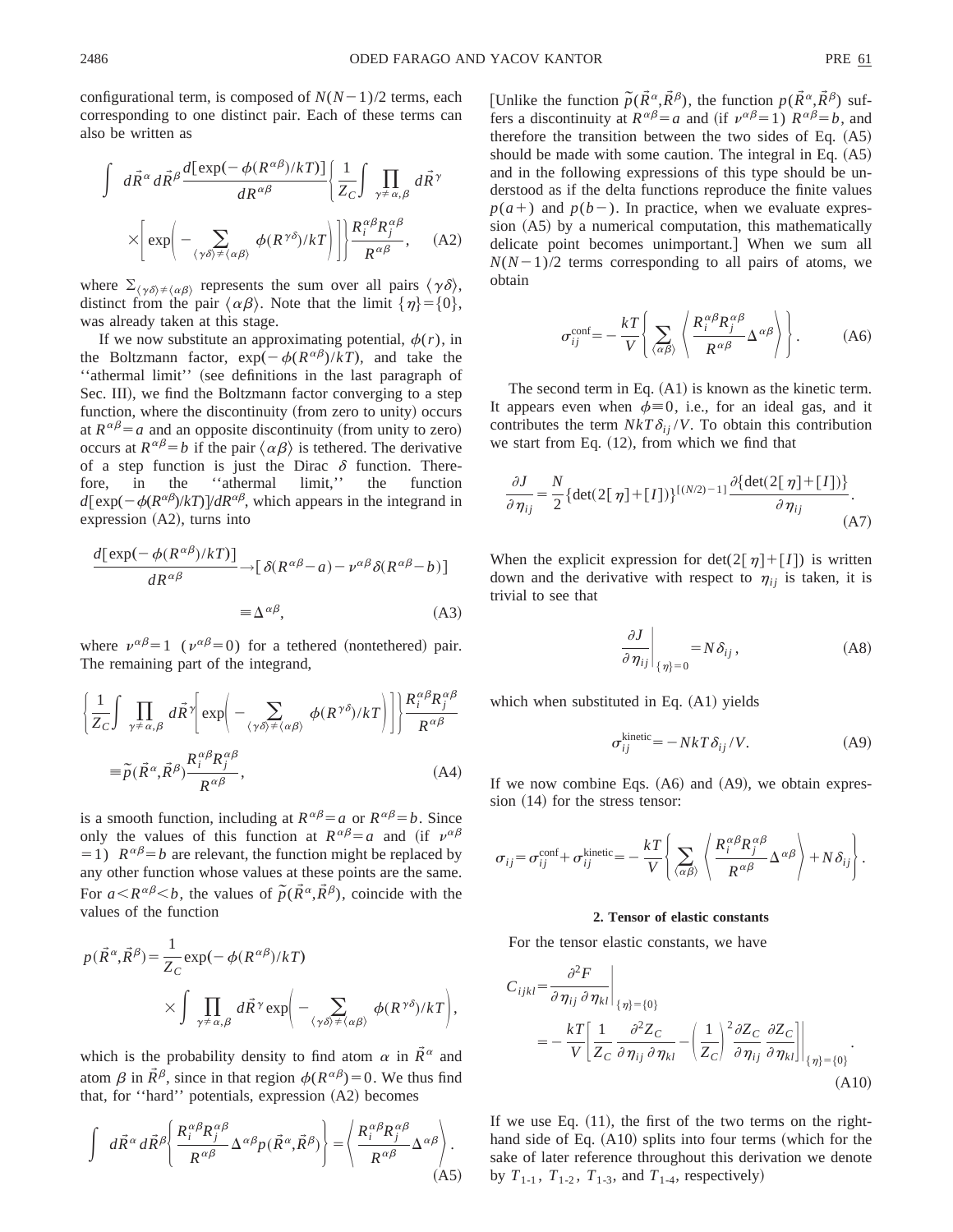$$
-\frac{kT}{V}\frac{1}{Z_C}\int \prod_{\gamma=1}^{N} d\vec{R}^{\gamma} \left\{ J \frac{\partial^2 \exp\left(\sum_{\langle\alpha\beta\rangle}\phi([R_m^{\alpha\beta}R_n^{\alpha\beta}(\delta_{mn}+2\eta_{mn})]^{1/2})/kT\right)}{\partial \eta_{ij}\partial \eta_{kl}} + \frac{\partial J}{\partial \eta_{kl}} \frac{\partial \exp\left(\sum_{\langle\alpha\beta\rangle}\phi([R_m^{\alpha\beta}R_n^{\alpha\beta}(\delta_{mn}+2\eta_{mn})]^{1/2})/kT\right)}{\partial \eta_{ij}} + \frac{\partial J}{\partial \eta_{ij}} \frac{\partial \exp\left(\sum_{\langle\alpha\beta\rangle}\phi([R_m^{\alpha\beta}R_n^{\alpha\beta}(\delta_{mn}+2\eta_{mn})]^{1/2})/kT\right)}{\partial \eta_{kl}} + \frac{\partial J}{\partial \eta_{ij}} \frac{\partial \exp\left(\sum_{\langle\alpha\beta\rangle}\phi([R_m^{\alpha\beta}R_n^{\alpha\beta}(\delta_{mn}+2\eta_{mn})]^{1/2})/kT\right)}{\partial \eta_{kl}}
$$
\n
$$
+ \frac{\partial^2 J}{\partial \eta_{ij}\partial \eta_{kl}} \exp\left(\sum_{\langle\alpha\beta\rangle}\phi([R_m^{\alpha\beta}R_n^{\alpha\beta}(\delta_{mn}+2\eta_{mn})]^{1/2})/kT\right) \Bigg\} \Bigg|_{\{\eta\}=0}.
$$
\n(A11)

The most challenging term in expression  $(A11)$  is, of course, the first one,  $T_{1-1}$ . If we perform the two derivatives in this term, it yields the following three terms (which we denote by  $T_{1-1-1}$ ,  $T_{1-1-2}$ , and  $T_{1-1-3}$ , respectively):

$$
\frac{1}{Z_{C}}\int \prod_{\gamma=1}^{N} d\vec{R}^{\gamma} \Biggl\{ \frac{1}{kT} \exp \Biggl(-\sum_{\langle \gamma \delta \rangle} \phi(R^{\gamma \delta})/kT \Biggr) \Biggl[ \sum_{\langle \alpha \beta \rangle} \frac{\phi'(R^{\alpha \beta})}{(R^{\alpha \beta})^3} R^{\alpha \beta}_{i} R^{\alpha \beta}_{j} R^{\alpha \beta}_{k} R^{\alpha \beta}_{l} R^{\alpha \beta}_{l} \Biggr] - \frac{1}{kT} \exp \Biggl(-\sum_{\langle \gamma \delta \rangle} \phi(R^{\gamma \delta})/kT \Biggr) \Biggr] \times \Biggl[ \sum_{\langle \alpha \beta \rangle} \frac{\phi''(R^{\alpha \beta})}{(R^{\alpha \beta})^2} R^{\alpha \beta}_{i} R^{\alpha \beta}_{j} R^{\alpha \beta}_{k} R^{\alpha \beta}_{l} \Biggr] + \Biggl( \frac{1}{kT} \Biggr)^2 \exp \Biggl(-\sum_{\langle \gamma \delta \rangle} \phi(R^{\gamma \delta})/kT \Biggr) \Biggl[ \sum_{\langle \alpha \beta \rangle} \frac{\phi'(R^{\alpha \beta})}{R^{\alpha \beta}} R^{\alpha \beta}_{i} R^{\alpha \beta}_{j} R^{\alpha \beta}_{j} R^{\alpha \beta}_{l} R^{\alpha \beta}_{l} R^{\alpha \beta}_{l} \Biggr] \Biggr].
$$
\n(A12)

[Note that in Eq. (A12) the limit  $\{\eta\} = \{0\}$ , at which  $J=1$ , was already taken]. Following the derivation of the configurational stress tensor [Eq.  $(A5)$ ], it can be easily shown that in the "athermal limit," the term  $T_{1-1-1}$  becomes

$$
-\sum_{\langle\alpha\beta\rangle}\left\langle \frac{R_i^{\alpha\beta}R_j^{\alpha\beta}R_k^{\alpha\beta}R_l^{\alpha\beta}}{(R^{\alpha\beta})^3}\Delta^{\alpha\beta}\right\rangle.
$$
 (A13)

A straightforward generalization of this derivation shows that the *nondiagonal* elements in term *T*1-1-3, i.e., those terms for which  $\langle \alpha \beta \rangle$  pairs are different in the last two sums, give

$$
\sum_{\langle\alpha\beta\rangle}\sum_{\langle\gamma\delta\rangle\neq\langle\alpha\beta\rangle}\left\langle\frac{R_i^{\alpha\beta}R_j^{\alpha\beta}R_k^{\gamma\delta}R_l^{\gamma\delta}}{R^{\alpha\beta}R^{\gamma\delta}}\Delta^{\alpha\beta}\Delta^{\gamma\delta}\right\rangle.
$$
\n(A14)

Note that the nondiagonal terms include both three-particle terms  $[\langle \alpha \beta \rangle$  and  $\langle \alpha \gamma \rangle]$  and four-particle terms  $[\langle \alpha \beta \rangle$  and  $\langle \gamma \delta \rangle]$ .

We were thus left with the  $T_{1-1-2}$  term, and with the *diagonal* elements of the  $T_{1-1-3}$  term, which may be written in the following combined form:

$$
-\frac{1}{kT}\int\prod_{\gamma=1}^N d\vec{R}^{\gamma}\Bigg\{\exp\Bigg(-\sum_{\langle\gamma\delta\rangle}\phi(R^{\gamma\delta})/kT\Bigg)\sum_{\langle\alpha\beta\rangle}\Bigg[\Big(\phi''(R^{\alpha\beta})-\phi'(R^{\alpha\beta})^2/kT\Big)\Bigg(\frac{R_i^{\alpha\beta}R_j^{\alpha\beta}R_k^{\alpha\beta}R_l^{\alpha\beta}}{(R^{\alpha\beta})^2}\Bigg)\Bigg]\Bigg\}.
$$

Let us now look at one of these expressions, corresponding to the pair  $\langle \alpha \beta \rangle$ . After performing the integrations over the rest of the coordinates,  $\{\vec{R}^{\gamma}|\gamma \neq \alpha, \beta\}$ , we are left with

$$
\int d\vec{R}^{\alpha} d\vec{R}^{\beta} \widetilde{p} (\vec{R}^{\alpha}, \vec{R}^{\beta}) \frac{R_i^{\alpha \beta} R_j^{\alpha \beta} R_k^{\alpha \beta}}{(R^{\alpha \beta})^2} \frac{d^2 [\exp(-\phi (R^{\alpha \beta})/kT)]}{d(R^{\alpha \beta})^2}
$$
(A15)

 $\left[ \tilde{p}(\vec{R}^{\alpha}, \vec{R}^{\beta}) \right]$  is defined in Eq. (A4)]. At this point we change the variables of integration from  $d\vec{R}^{\alpha} d\vec{R}^{\beta}$  to  $d\vec{R}^{\alpha\beta} d\vec{R}^{\beta}$ , where  $R^{\alpha\beta} = \vec{R}^{\alpha} - \vec{R}^{\beta}$ , and then change  $d\vec{R}^{\alpha\beta}$  to spherical coordinates  $(R^{\alpha\beta})^{D-1} dR^{\alpha\beta} d\Omega^{\alpha\beta}$ , where  $\Omega^{\alpha\beta}$  is the solid angle aperture around  $\vec{R}^{\alpha\beta}$ , and *D* is the dimensionality of the system. We also note that the terms  $(R_i^{\alpha\beta}R_j^{\alpha\beta}R_k^{\alpha\beta}R_l^{\alpha\beta})/(R^{\alpha\beta})^2$  in Eq. (A15) can be written as  $(R^{\alpha\beta})^2 f_{ijkl}(\Omega^{\alpha\beta})$ , where  $f_{ijkl}$  is a function of the solid angle alone (for instance, for a two-dimensional system,  $f_{xxxx} = \cos^4 \Omega$ ,  $f_{yyyy} = \sin^4 \Omega$ ,  $f_{xyxy} = f_{yxyx} = f_{xyyy} = f_{yyx} = \cos^2 \Omega \sin^2 \Omega$ , etc.). Thus Eq. (A15) takes the form

$$
\int d\vec{R}^{\alpha} d\Omega^{\alpha\beta} dR^{\alpha\beta} \Bigg\{ (R^{\alpha\beta})^{D+1} \widetilde{p}(\vec{R}^{\alpha}, \vec{R}^{\beta}) f_{ijkl}(\Omega^{\alpha\beta}) \frac{d^2[\exp(-\phi(R^{\alpha\beta})/kT)]}{d(R^{\alpha\beta})^2} \Bigg\}.
$$

When integration by parts is performed over the variable  $R^{\alpha\beta}$ , this expression becomes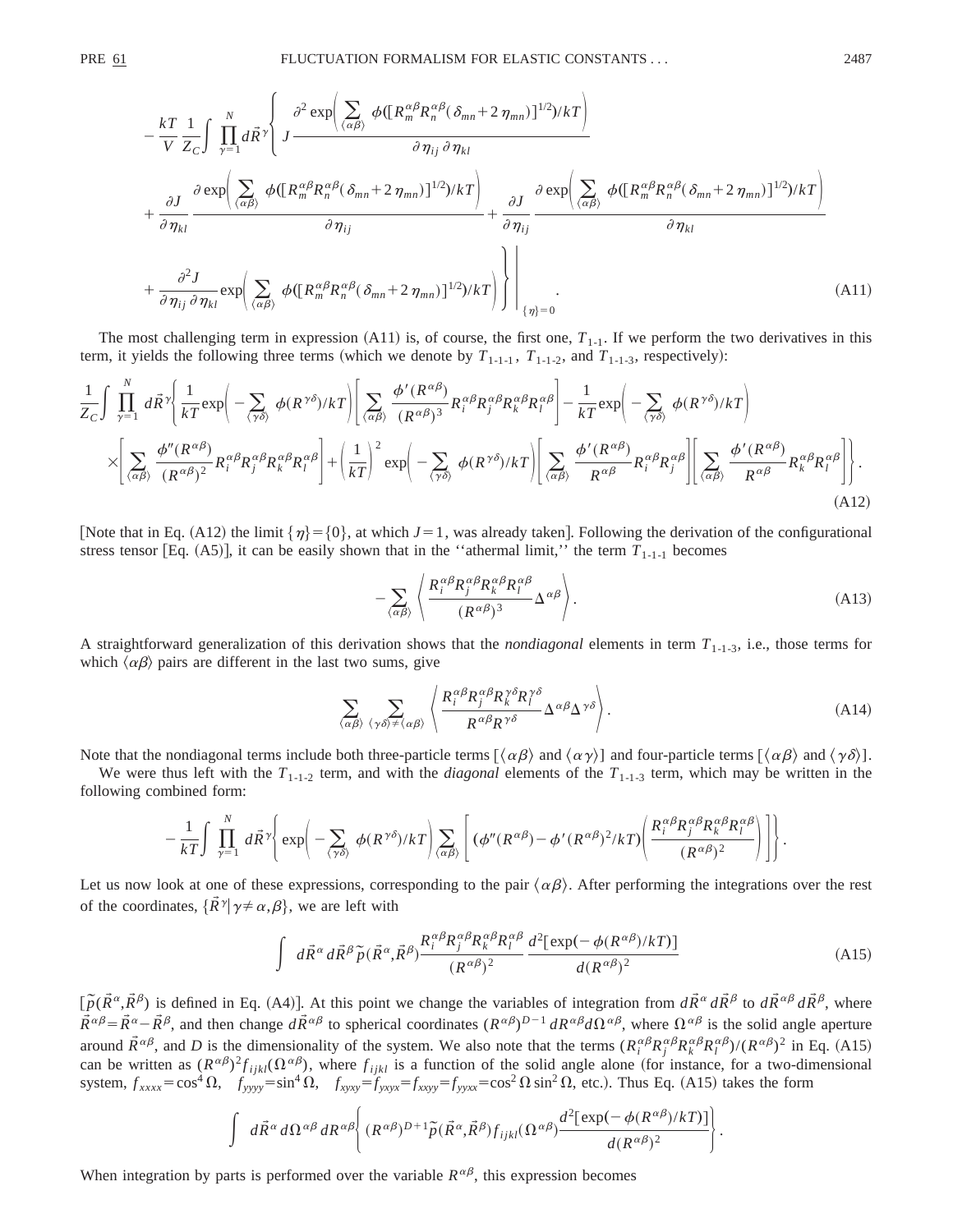$$
= -\int d\vec{R}^{\alpha} d\Omega^{\alpha\beta} f_{ijkl}(\Omega^{\alpha\beta}) dR^{\alpha\beta} \frac{\partial [(R^{\alpha\beta})^{D+1} \tilde{p}(\vec{R}^{\alpha}, \vec{R}^{\beta})]}{\partial R^{\alpha\beta}} \frac{d[\exp(-\phi(R^{\alpha\beta})/kT)]}{dR^{\alpha\beta}}
$$

$$
= -\int d\vec{R}^{\alpha} d\Omega^{\alpha\beta} f_{ijkl}(\Omega^{\alpha\beta}) dR^{\alpha\beta} \frac{\partial [(R^{\alpha\beta})^{D+1} \tilde{p}(\vec{R}^{\alpha}, \vec{R}^{\beta})]}{\partial R^{\alpha\beta}} \Delta^{\alpha\beta}.
$$
(A16)

(Integration is taken from 0 to  $\infty$  and, therefore, the boundary terms vanish.) The second expression in Eq.  $(A16)$  is obtained for the "athermal limit" using substitution  $(A3)$ . In order to bring this expression into a more useful form, we perform the derivative in Eq.  $(A16)$ :

$$
\frac{\partial \left[ (R^{\alpha\beta})^{D+1} \tilde{p}(\vec{R}^{\alpha}, R^{\alpha\beta}, \Omega^{\alpha\beta}) \right]}{\partial R^{\alpha\beta}}
$$
\n
$$
= (D+1)(R^{\alpha\beta})^D \tilde{p}(\vec{R}^{\alpha}, R^{\alpha\beta}, \Omega^{\alpha\beta})
$$
\n
$$
+ (R^{\alpha\beta})^{D+1} \frac{\partial \left[ \tilde{p}(\vec{R}^{\alpha}, R^{\alpha\beta}, \Omega^{\alpha\beta}) \right]}{\partial R^{\alpha\beta}}. \tag{A17}
$$

After the first term on the right-hand side of Eq.  $(A17)$  is substituted into Eq.  $(A16)$ , we may switch back to the original integration variables,  $d\vec{R}^{\alpha} d\vec{R}^{\beta}$ , and, again, use substitution  $(A3)$ . In fact, we obtain an expression which is identical with expression  $(A13)$ , except for a prefactor  $(D+1)$ . Thus their joint contribution is

$$
-(D+2)\sum_{\langle\alpha\beta\rangle}\left\langle\frac{R_i^{\alpha\beta}R_j^{\alpha\beta}R_k^{\alpha\beta}R_l^{\alpha\beta}}{(R^{\alpha\beta})^3}\Delta^{\alpha\beta}\right\rangle. \tag{A18}
$$

The task imposed by the second term in Eq.  $(A17)$  is slightly more complicated: we need to evaluate  $\partial[\tilde{p}(\vec{R}^{\alpha}, \vec{R}^{\beta})]/\partial R^{\alpha\beta}$ . We remind the reader that  $\tilde{p}(\vec{R}^{\alpha}, \vec{R}^{\beta})$  is given by Eq. (A4). The dependence of  $\tilde{p}$  on  $R^{\alpha\beta}$  in this expression comes from the exponent

$$
\sum_{(\gamma\delta)\neq(\alpha\beta)} \phi(R^{\gamma\delta}) \tag{A19}
$$

appearing in Eq. (A4). Instead of the set of variables  $\{R^{\gamma}|\gamma\}$  $=1, \ldots, N$ , we may use the set of *independent* variables  $\{\vec{R}^{\alpha}, \vec{R}^{\gamma} - \vec{R}^{\alpha} = \vec{R}^{\gamma\alpha} | \gamma = 1, \ldots, N, \gamma \neq \alpha\},$  to express the terms in exponent  $(A19)$ . Since we look for the derivative of  $\tilde{p}(\vec{R}^{\alpha}, \vec{R}^{\beta})$  with respect to  $R^{\alpha\beta}$  (the size of one of the variables,  $\vec{R}^{\beta\alpha}$ ), we need to find which of the terms in expression  $(A19)$  actually depend on this variable. One can easily find that the terms included in the set  $\{\phi(R^{\beta\gamma})|\gamma=1,\ldots,N;\gamma\}$  $\neq \alpha, \beta$  are the relevant terms.  $\vec{R}^{\beta\gamma}$  and  $\vec{R}^{\alpha\beta}$  are two of the edges of a triangle whose vertices are the positions of atoms  $\alpha$ ,  $\beta$ , and  $\gamma$ . It is not difficult to show that if the length of  $\vec{R}^{\alpha\beta}$  is slightly changed, while the length of  $\vec{R}^{\alpha\gamma}$  is fixed, then the change in the length of the third edge,  $\vec{R}^{\beta\gamma}$ , obeys

$$
\frac{\partial R^{\beta\gamma}}{\partial R^{\alpha\beta}} = \frac{\vec{R}^{\alpha\beta} \cdot \vec{R}^{\gamma\beta}}{R^{\alpha\beta}R^{\gamma\beta}}.
$$

With this identity, we find in a straightforward manner that

$$
\frac{\partial[\tilde{p}(\vec{R}^{\alpha}, R^{\alpha\beta}, \Omega^{\alpha\beta})]}{\partial R^{\alpha\beta}} = \tilde{p}(\vec{R}^{\alpha}, R^{\alpha\beta}, \Omega^{\alpha\beta}) \sum_{\gamma \neq \alpha, \beta}
$$

$$
- \frac{1}{kT} \phi'(R^{\beta\gamma}) \frac{\vec{R}^{\alpha\beta} \cdot \vec{R}^{\gamma\beta}}{R^{\alpha\beta} R^{\gamma\beta}}.
$$

In this expression the indices  $\alpha$  and  $\beta$  appear in an asymmetrical way. If we interchange their roles, we obtain the following symmetrical form:

$$
\frac{\partial[\tilde{p}(\vec{R}^{\alpha},R^{\alpha\beta},\Omega^{\alpha\beta})]}{\partial R^{\alpha\beta}} = \frac{\tilde{p}(\vec{R}^{\alpha},R^{\alpha\beta},\Omega^{\alpha\beta})}{-2kT} \times \sum_{\gamma \neq \alpha,\beta} \left\{ \phi'(R^{\beta\gamma}) \frac{\vec{R}^{\alpha\beta} \cdot \vec{R}^{\gamma\beta}}{R^{\alpha\beta}R^{\gamma\beta}} + \phi'(R^{\alpha\gamma}) \frac{\vec{R}^{\alpha\beta} \cdot \vec{R}^{\alpha\gamma}}{R^{\alpha\beta}R^{\alpha\gamma}} \right\}.
$$
 (A20)

We now need to substitute this last identity into the integrand of Eq.  $(A16)$ , switch back to the original integration variables,  $d\vec{R}^{\alpha} d\vec{R}^{\beta}$ , and use transformation (A3), to finally obtain that the contribution of the second term in Eq.  $(A17)$  is

$$
-\frac{1}{2} \sum_{\langle \alpha \beta \rangle} \sum_{\gamma \neq \alpha, \beta} \left\langle \left\{ \frac{R_i^{\alpha \beta} R_j^{\alpha \beta} R_k^{\alpha \beta} R_l^{\alpha \beta}}{(R^{\alpha \beta})^2} \Delta^{\alpha \beta} \right\} \times \left( \frac{\vec{R}^{\alpha \beta} \cdot \vec{R}^{\alpha \gamma}}{R^{\alpha \beta} R^{\alpha \gamma}} \Delta^{\alpha \gamma} + \frac{\vec{R}^{\alpha \beta} \cdot \vec{R}^{\gamma \beta}}{R^{\alpha \beta} R^{\gamma \beta}} \Delta^{\beta \gamma} \right) \right\rangle \right). \tag{A21}
$$

We still need to treat terms  $T_{1-2}$ ,  $T_{1-3}$ , and  $T_{1-4}$  in Eq.  $(A11)$ , and the second term in Eq.  $(A10)$ . Term  $T_{1-2}$  is identical to the configurational stress term, except for the multiplicative term  $\partial J/\partial \eta_{kl}$  which appears in the former. Therefore, using result  $(A8)$ , we find that the contribution of this term is

$$
N\delta_{kl}\sigma_{ij}^{\text{conf}}.\tag{A22}
$$

Similarly, the  $T_{1-3}$  term yields

$$
N\delta_{ij}\sigma_{kl}^{\text{conf}}.\tag{A23}
$$